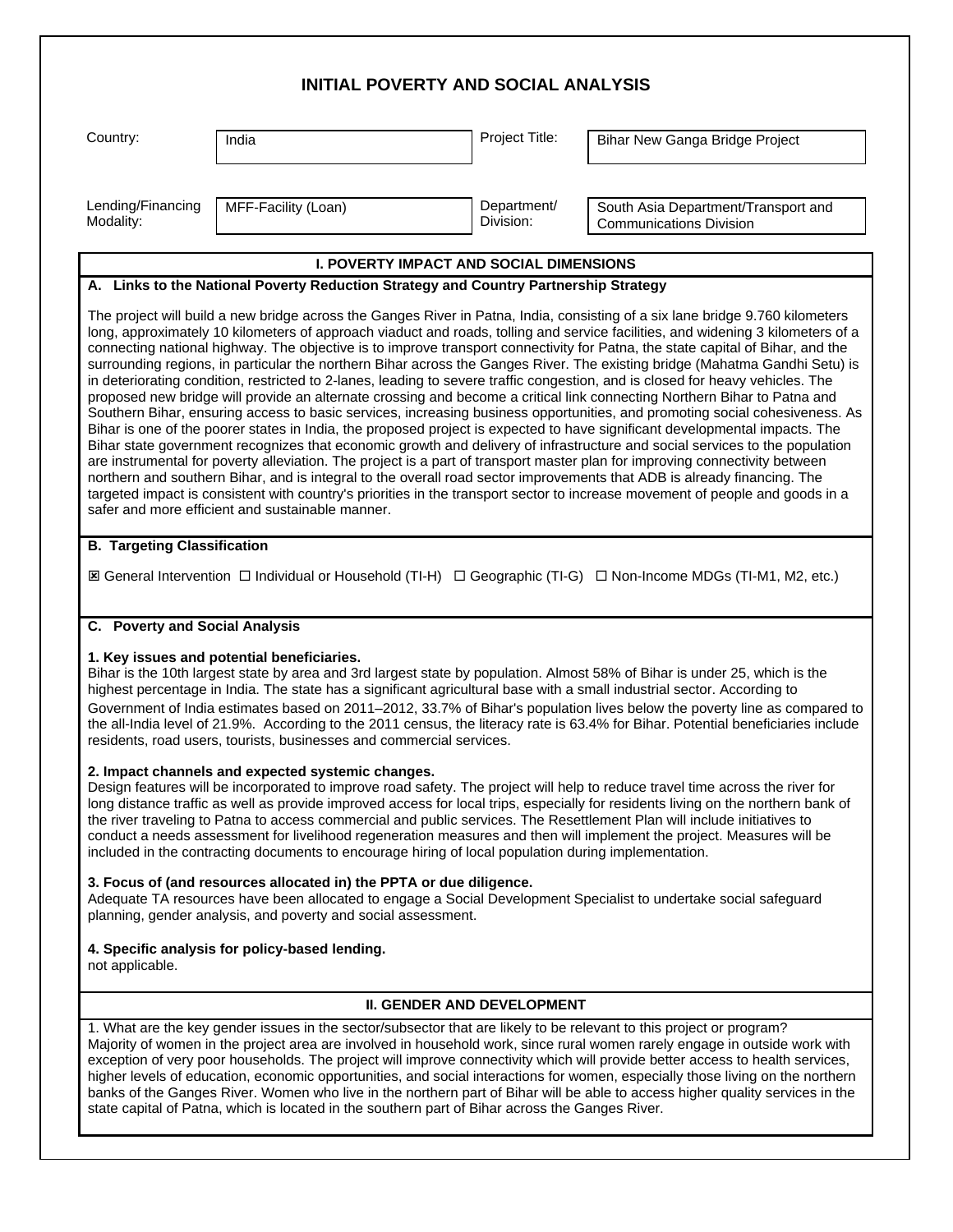| 2. Does the proposed project or program have the potential to make a contribution to the promotion of gender equity and/or<br>empowerment of women by providing women's access to and use of opportunities, services, resources, assets, and<br>participation in decision making?                                                                                                                                                                                                                                                                                                                                            |  |  |  |  |  |  |  |
|------------------------------------------------------------------------------------------------------------------------------------------------------------------------------------------------------------------------------------------------------------------------------------------------------------------------------------------------------------------------------------------------------------------------------------------------------------------------------------------------------------------------------------------------------------------------------------------------------------------------------|--|--|--|--|--|--|--|
| <b>E</b> Yes<br>$\Box$ No<br>Proactive features will be explored during project design and potential features include: (i) ensuring that women and men are<br>given equal opportunities for employment on the project; and (ii) ensuring gender sensitive design in administrative buildings.<br>Provisions are in the bidding documents for the civil works contractors to ensure that all applicable labor laws will be<br>complied including not employ child labor for construction; encourage employment of the poor, particularly women; and not<br>differentiate wages between men and women for work of equal value. |  |  |  |  |  |  |  |
| 3. Could the proposed project have an adverse impact on women and/or girls or widen gender inequality?<br>$\Box$ Yes<br>$\boxtimes$ No<br>not applicable.                                                                                                                                                                                                                                                                                                                                                                                                                                                                    |  |  |  |  |  |  |  |
| 4. Indicate the intended gender mainstreaming category:<br>$\Box$ GEN (gender equity theme)<br>□ EGM (effective gender mainstreaming)<br><b>E</b> SGE (some gender elements)<br>$\Box$ NGE (no gender elements)                                                                                                                                                                                                                                                                                                                                                                                                              |  |  |  |  |  |  |  |
| <b>III. PARTICIPATION AND EMPOWERMENT</b>                                                                                                                                                                                                                                                                                                                                                                                                                                                                                                                                                                                    |  |  |  |  |  |  |  |
| 1. Who are the main stakeholders of the project, including beneficiaries and negatively affected people? Identify how they will                                                                                                                                                                                                                                                                                                                                                                                                                                                                                              |  |  |  |  |  |  |  |
| participate in the project design.<br>Government agencies, project beneficiaries (residents, road users, tourists), affected persons, NGOs, business and<br>community groups.                                                                                                                                                                                                                                                                                                                                                                                                                                                |  |  |  |  |  |  |  |
| 2. How can the project contribute (in a systemic way) to engaging and empowering stakeholders and beneficiaries,<br>particularly, the poor, vulnerable and excluded groups? What issues in the project design require participation of the poor and<br>excluded?                                                                                                                                                                                                                                                                                                                                                             |  |  |  |  |  |  |  |
| Workshops, community mobilization, and consultation conducted for discussion on the potential needs of the community,<br>social-related issues such as gender, HIV/AIDs, human trafficking, child labor, environment and social safeguard issues.                                                                                                                                                                                                                                                                                                                                                                            |  |  |  |  |  |  |  |
| 3. What are the key, active, and relevant civil society organizations in the project area? What is the level of civil society<br>organization participation in the project design?                                                                                                                                                                                                                                                                                                                                                                                                                                           |  |  |  |  |  |  |  |
| L Partnership<br>H Information generation and sharing H Consultation<br><b>M</b> Collaboration                                                                                                                                                                                                                                                                                                                                                                                                                                                                                                                               |  |  |  |  |  |  |  |
| 4. Are there issues during project design for which participation of the poor and excluded is important? What are they and<br>how shall they be addressed? E Yes<br>$\Box$ No                                                                                                                                                                                                                                                                                                                                                                                                                                                |  |  |  |  |  |  |  |
| Poor and excluded affected persons impacted by land acquisition are consulted and surveyed. Additional assistance and<br>provisions such as livelihood rehabilitation will be outlined in Resettlement Plan.                                                                                                                                                                                                                                                                                                                                                                                                                 |  |  |  |  |  |  |  |
|                                                                                                                                                                                                                                                                                                                                                                                                                                                                                                                                                                                                                              |  |  |  |  |  |  |  |
| <b>IV. SOCIAL SAFEGUARDS</b>                                                                                                                                                                                                                                                                                                                                                                                                                                                                                                                                                                                                 |  |  |  |  |  |  |  |
| A. Involuntary Resettlement Category $\Box A \Box B \Box C \Box F I$                                                                                                                                                                                                                                                                                                                                                                                                                                                                                                                                                         |  |  |  |  |  |  |  |
| 1. Does the project have the potential to involve involuntary land acquisition resulting in physical and economic<br>displacement? 図 Yes<br>$\Box$ No                                                                                                                                                                                                                                                                                                                                                                                                                                                                        |  |  |  |  |  |  |  |
| According to the feasibility study, about 23 private structures and 126 hectares of land located in Patna and Vaishaili districts<br>will need to be acquired, out of which about 20% is government land. Majority of the affected land is agricultural land.<br>Resettlement planning documents will be prepared according to government and ADB policies and regulations.                                                                                                                                                                                                                                                  |  |  |  |  |  |  |  |
| 2. What action plan is required to address involuntary resettlement as part of the PPTA or due diligence process?<br><b>図 Resettlement plan</b><br><b>図 Resettlement framework</b><br>$\Box$ Social impact matrix<br>□ Environmental and social management system arrangement<br>$\Box$ None                                                                                                                                                                                                                                                                                                                                 |  |  |  |  |  |  |  |
| B. Indigenous Peoples Category □ A □ B □ C □ FI                                                                                                                                                                                                                                                                                                                                                                                                                                                                                                                                                                              |  |  |  |  |  |  |  |
| 1. Does the proposed project have the potential to directly or indirectly affect the dignity, human rights, livelihood systems, or<br>culture of indigenous peoples?<br>$\Box$ Yes<br>図 No                                                                                                                                                                                                                                                                                                                                                                                                                                   |  |  |  |  |  |  |  |
| 2. Does it affect the territories or natural and cultural resources indigenous peoples own, use, occupy, or claim, as their<br>ancestral domain? $\Box$ Yes<br>区 No<br>not applicable.                                                                                                                                                                                                                                                                                                                                                                                                                                       |  |  |  |  |  |  |  |